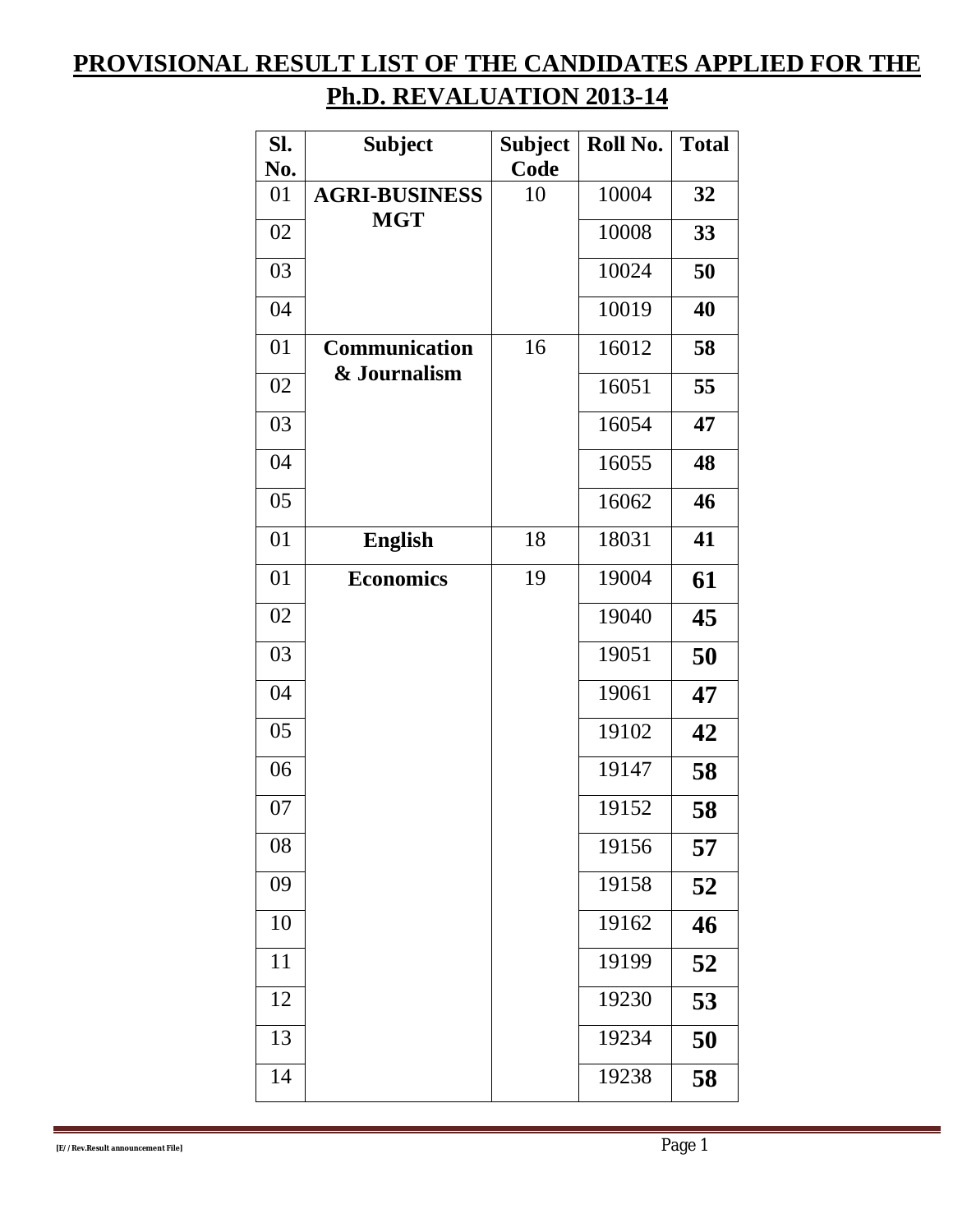| 15 | <b>Economics</b>        |    | 19246 | 51 |
|----|-------------------------|----|-------|----|
| 16 |                         |    | 19253 | 50 |
| 17 |                         |    | 19260 | 60 |
| 18 |                         |    | 19261 | 51 |
| 01 | Cooperation             | 20 | 20004 | 54 |
| 02 |                         |    | 20005 | 26 |
| 01 | Kannada                 | 21 | 21201 | 22 |
| 02 |                         |    | 21212 | 59 |
| 03 |                         |    | 21217 | 44 |
| 04 |                         |    | 21245 | 67 |
| 05 |                         |    | 21289 | 42 |
| 01 | <b>Folklore</b>         | 22 | 22016 | 27 |
| 02 |                         |    | 22025 | 43 |
| 01 | <b>Linguistics</b>      | 23 | 23004 | 34 |
| 02 |                         |    | 23005 | 37 |
| 01 | <b>Music</b>            | 25 | 25001 | 65 |
| 02 |                         |    | 25007 | 52 |
| 03 |                         |    | 25009 | 59 |
| 04 |                         |    | 25011 | 57 |
| 05 |                         |    | 25018 | 56 |
| 06 |                         |    | 25019 | 47 |
| 01 | <b>Gandhian Studies</b> | 27 | 27001 | 39 |
| 02 |                         |    | 27002 | 29 |
| 03 |                         |    | 27003 | 44 |
| 04 |                         |    | 27006 | 41 |
| 05 |                         |    | 27012 | 40 |
| 06 |                         |    | 27015 | 36 |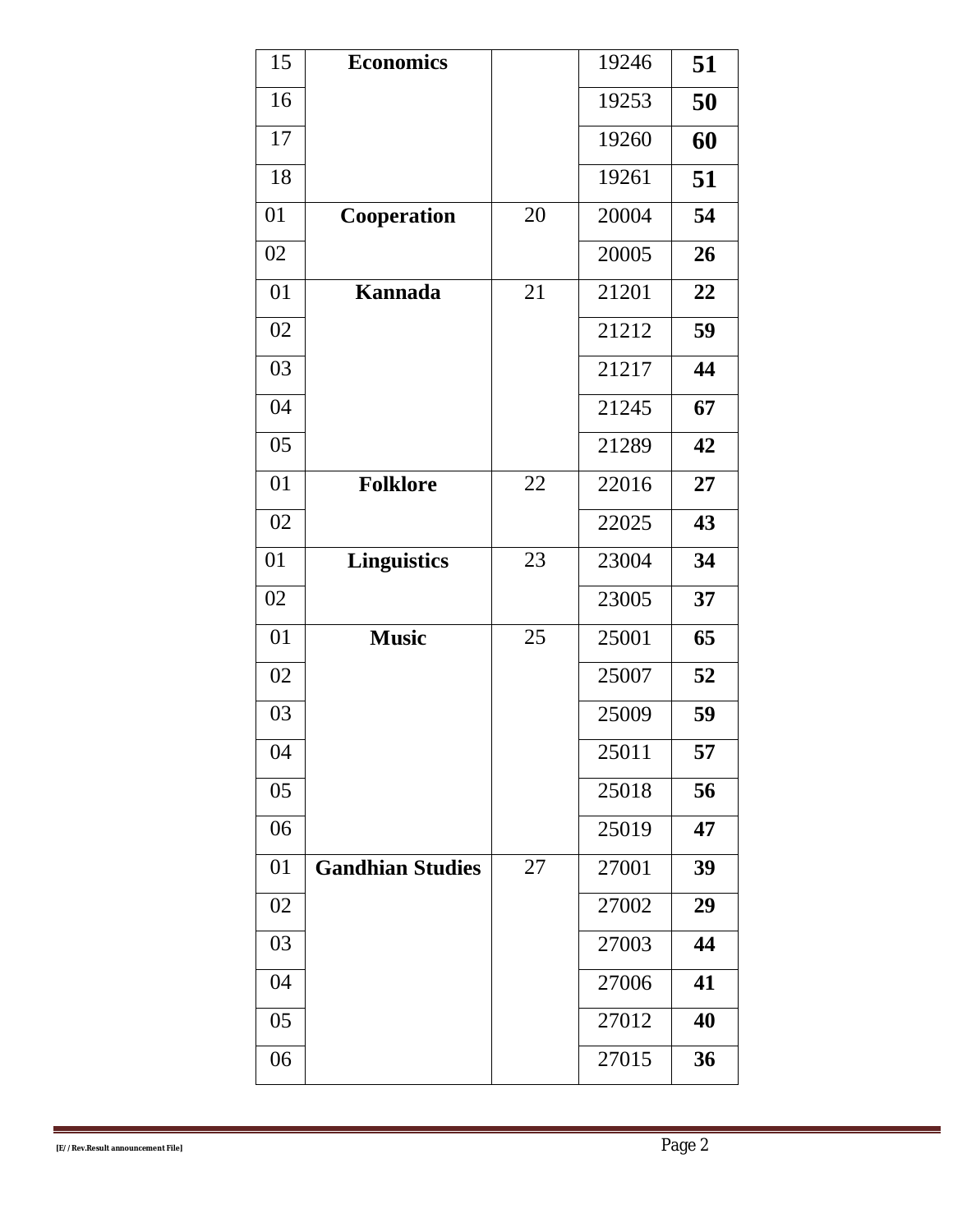| 01 | <b>History</b>           | 28 | 28005 | 44 |
|----|--------------------------|----|-------|----|
| 02 |                          |    | 28012 | 38 |
| 03 |                          |    | 28074 | 43 |
| 04 |                          |    | 28104 | 44 |
| 05 |                          |    | 28114 | 43 |
| 06 |                          |    | 28115 | 41 |
| 07 |                          |    | 28172 | 45 |
| 01 | Hindi                    | 29 | 29013 | 60 |
| 02 |                          |    | 29021 | 53 |
| 03 |                          |    | 29022 | 60 |
| 04 |                          |    | 29037 | 52 |
| 01 | <b>Political Science</b> | 32 | 32006 | 55 |
| 02 |                          |    | 32023 | 54 |
| 03 |                          |    | 32027 | 53 |
| 04 |                          |    | 32042 | 52 |
| 05 |                          |    | 32043 | 46 |
| 06 |                          |    | 32053 | 49 |
| 07 |                          |    | 32057 | 50 |
| 08 |                          |    | 32084 | 42 |
| 09 |                          |    | 32092 | 58 |
| 10 |                          |    | 32094 | 42 |
| 11 |                          |    | 32102 | 55 |
| 12 |                          |    | 32123 | 47 |
| 01 | <b>Sanskrit</b>          | 34 | 34005 | 49 |
| 02 |                          |    | 34009 | 60 |
| 03 |                          |    | 34017 | 45 |
| 04 |                          |    | 34033 | 45 |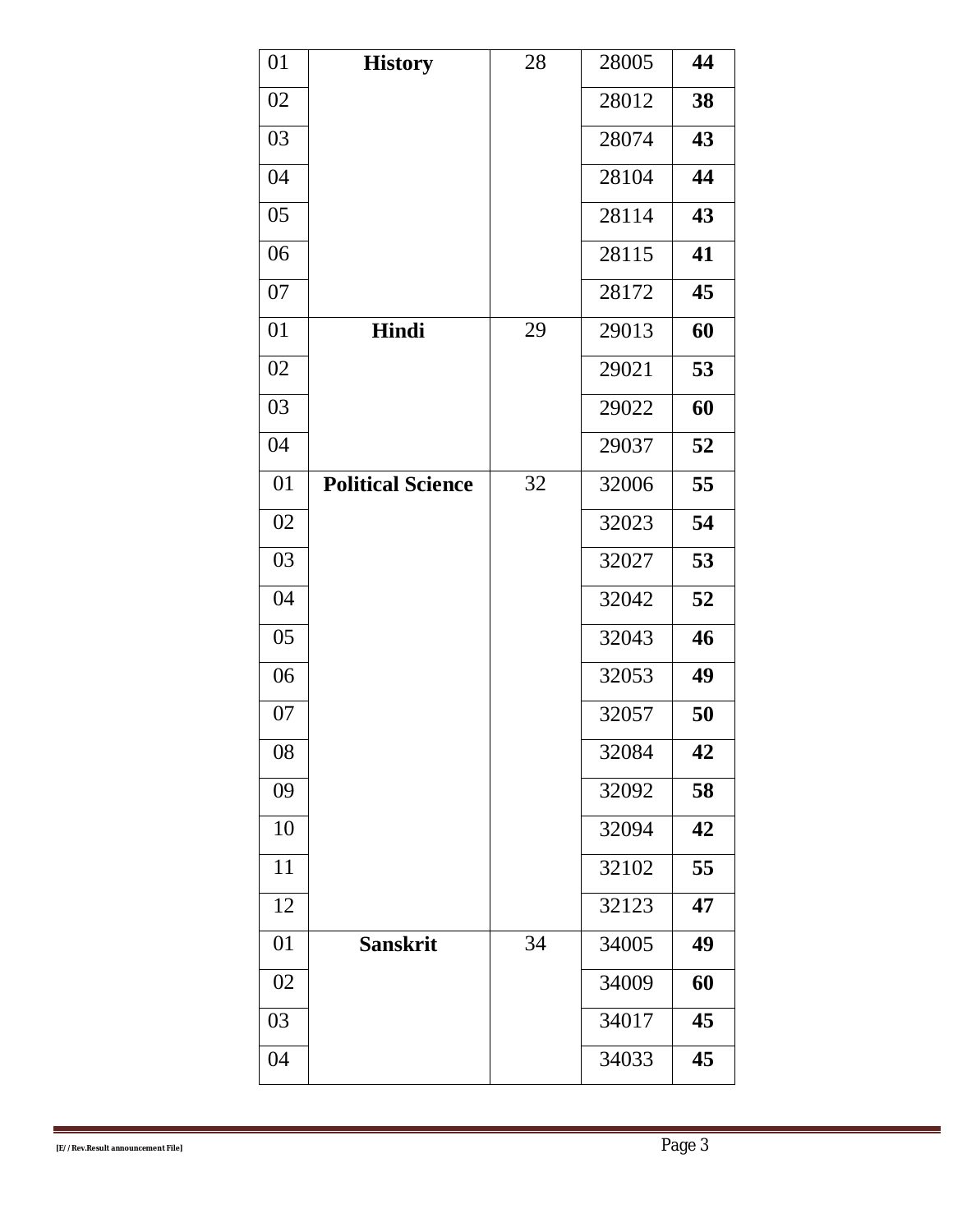| 01 | <b>Sociology</b>       | 35 | 35005 | 54 |
|----|------------------------|----|-------|----|
| 02 |                        |    | 35047 | 38 |
| 03 |                        |    | 35078 | 52 |
| 04 |                        |    | 35099 | 43 |
| 05 |                        |    | 35108 | 49 |
| 06 |                        |    | 35110 | 41 |
| 01 | <b>Social Work</b>     | 36 | 36011 | 54 |
| 02 |                        |    | 36014 | 49 |
| 03 |                        |    | 36025 | 41 |
| 04 |                        |    | 36027 | 48 |
| 05 |                        |    | 36030 | 44 |
| 06 |                        |    | 36038 | 38 |
| 07 |                        |    | 36039 | 38 |
| 08 |                        |    | 36040 | 49 |
| 09 |                        |    | 36043 | 69 |
| 01 | <b>Women's Studies</b> | 39 | 39003 | 46 |
| 02 |                        |    | 39014 | 55 |
| 03 |                        |    | 39016 | 42 |
| 01 | <b>Botany</b>          | 41 | 41001 | 56 |
| 02 |                        |    | 41004 | 51 |
| 03 |                        |    | 41005 | 58 |
| 04 |                        |    | 41011 | 47 |
| 05 |                        |    | 41017 | 39 |
| 06 |                        |    | 41024 | 43 |
| 07 |                        |    | 41035 | 49 |
| 08 |                        |    | 41036 | 58 |
| 09 |                        |    | 41050 | 51 |
| 10 |                        |    | 41051 | 59 |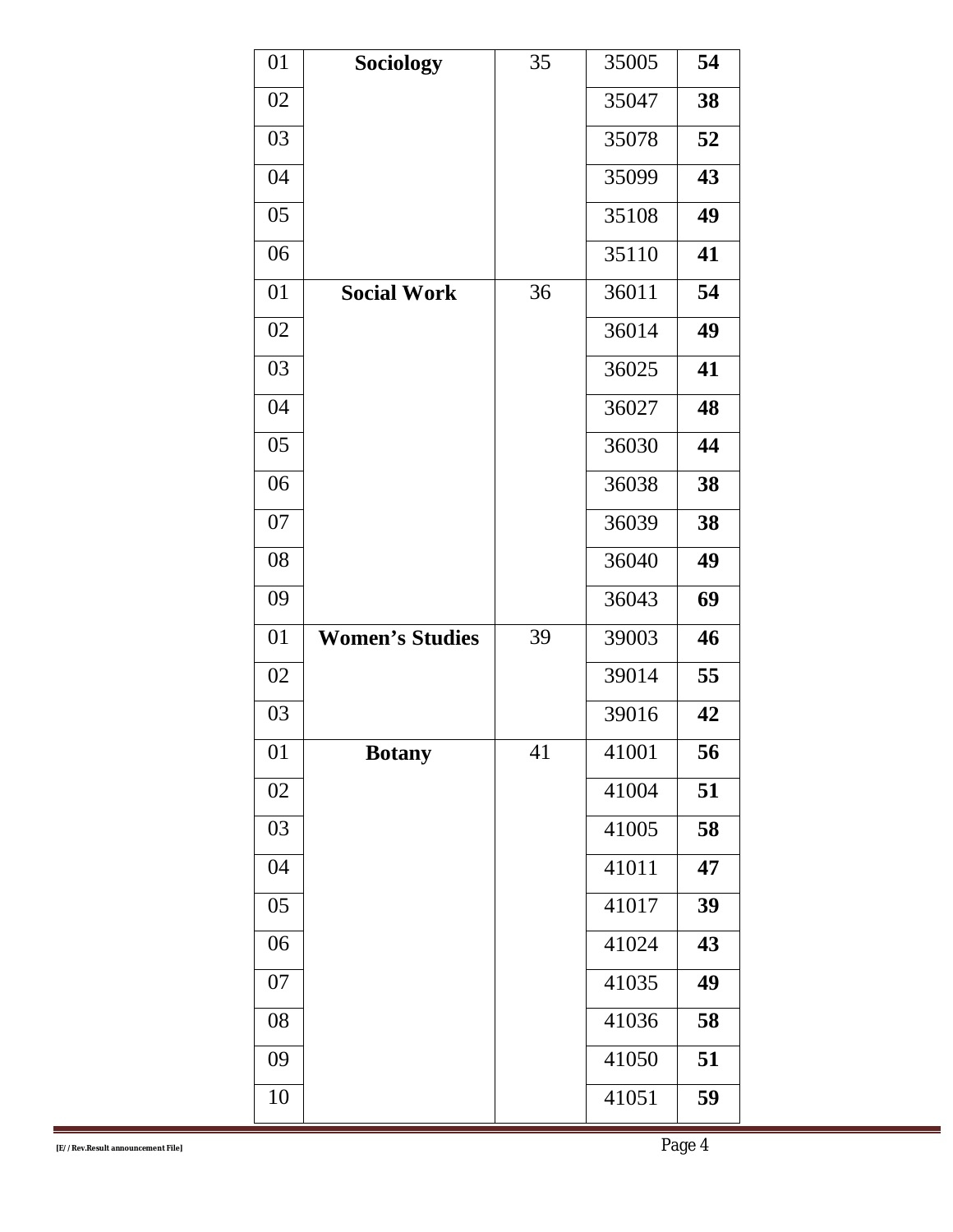| 11 | <b>Botany</b>        |    | 41053 | 58 |
|----|----------------------|----|-------|----|
| 12 |                      |    | 41061 | 36 |
| 01 | <b>Biochemistry</b>  | 42 | 42013 | 27 |
| 02 |                      |    | 42027 | 33 |
| 03 |                      |    | 42032 | 37 |
| 04 |                      |    | 42033 | 64 |
| 05 |                      |    | 42045 | 30 |
| 06 |                      |    | 42046 | 54 |
| 07 |                      |    | 42054 | 29 |
| 08 |                      |    | 42062 | 37 |
| 09 |                      |    | 42064 | 43 |
| 10 |                      |    | 42074 | 39 |
| 11 |                      |    | 42079 | 44 |
| 12 |                      |    | 42083 | 40 |
| 13 |                      |    | 42091 | 50 |
| 14 |                      |    | 42099 | 25 |
| 15 |                      |    | 42103 | 38 |
| 16 |                      |    | 42107 | 44 |
| 17 |                      |    | 42109 | 23 |
| 01 | <b>Bioscience</b>    | 43 | 43003 | 52 |
| 01 | <b>Biotechnology</b> | 44 | 44001 | 61 |
| 02 |                      |    | 44019 | 50 |
| 03 |                      |    | 44021 | 61 |
| 04 |                      |    | 44027 | 58 |
| 05 |                      |    | 44031 | 57 |
| 06 |                      |    | 44056 | 55 |
| 07 |                      |    | 44059 | 64 |
| 08 |                      |    | 44061 | 52 |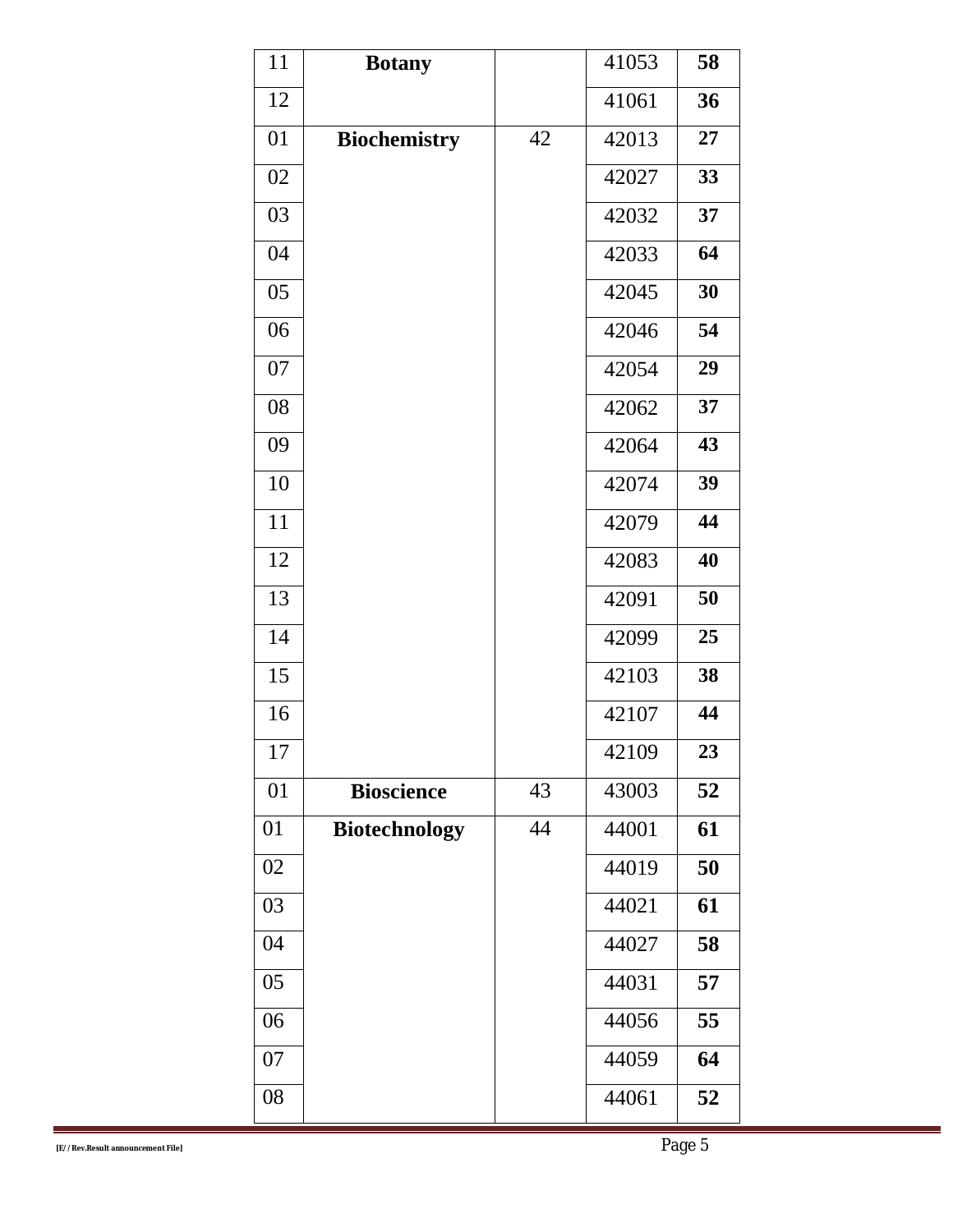| 09 | <b>Biotechnology</b>    |    | 44108 | 53 |
|----|-------------------------|----|-------|----|
| 10 |                         |    | 44117 | 55 |
| 01 | <b>Applied Botany</b>   | 45 | 45003 | 54 |
| 01 | Criminology &           | 46 | 46005 | 44 |
| 02 | <b>Forensic Science</b> |    | 46009 | 56 |
| 03 |                         |    | 46011 | 40 |
| 01 | <b>Chemistry</b>        | 47 | 47002 | 30 |
| 02 |                         |    | 47014 | 28 |
| 03 |                         |    | 47016 | 24 |
| 04 |                         |    | 47020 | 48 |
| 05 |                         |    | 47026 | 38 |
| 06 |                         |    | 47031 | 44 |
| 07 |                         |    | 47034 | 35 |
| 08 |                         |    | 47035 | 27 |
| 09 |                         |    | 47038 | 36 |
| 10 |                         |    | 47042 | 34 |
| 11 |                         |    | 47058 | 34 |
| 12 |                         |    | 47062 | 45 |
| 13 |                         |    | 47066 | 51 |
| 14 |                         |    | 47078 | 49 |
| 15 |                         |    | 47081 | 46 |
| 16 |                         |    | 47082 | 40 |
| 17 |                         |    | 47089 | 41 |
| 18 |                         |    | 47100 | 49 |
| 19 |                         |    | 47103 | 38 |
| 20 |                         |    | 47128 | 50 |
| 21 |                         |    | 47140 | 27 |
|    |                         |    |       |    |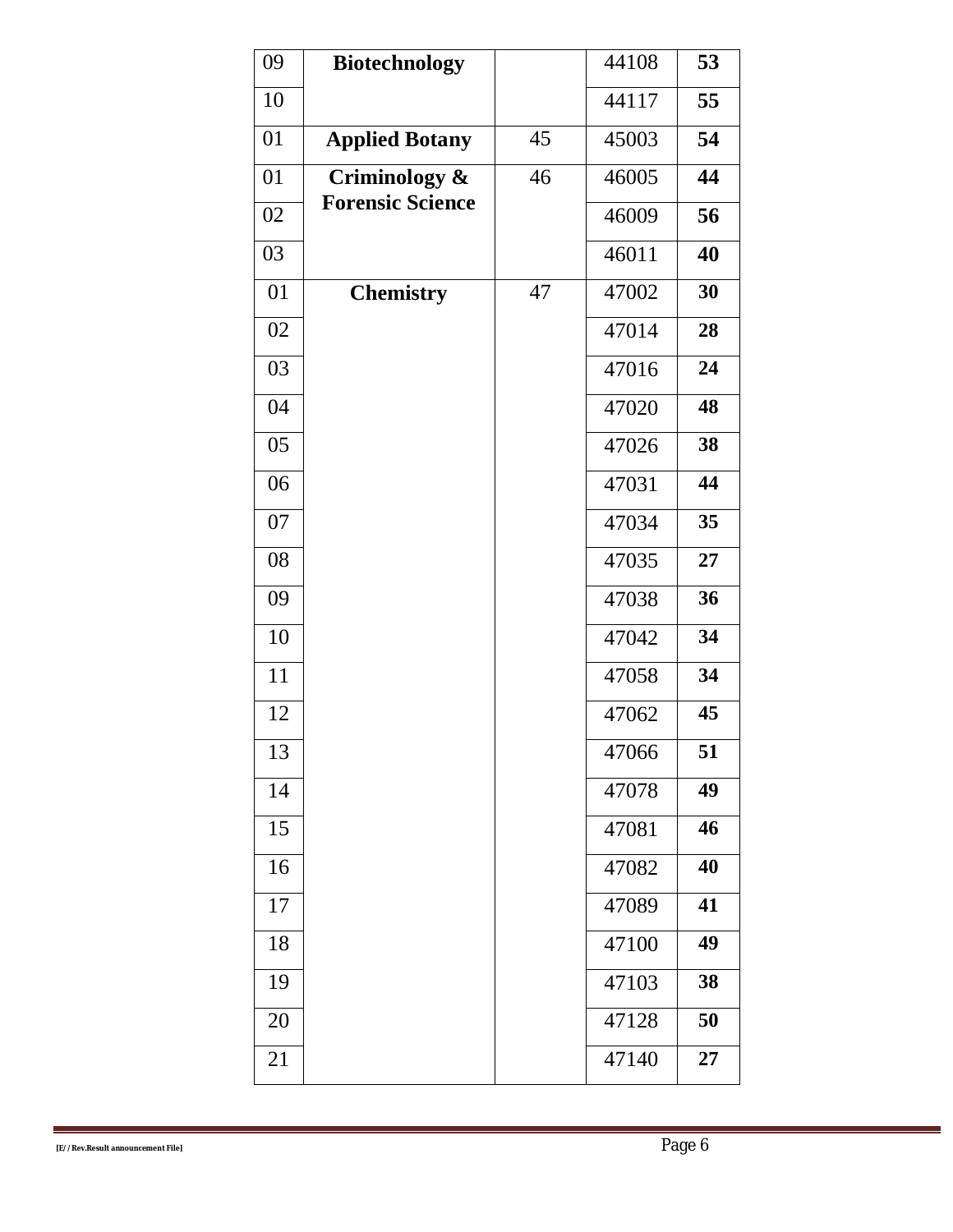| 22 | <b>Chemistry</b>        | 47 | 47142 | 28 |
|----|-------------------------|----|-------|----|
| 23 |                         |    | 47150 | 40 |
| 24 |                         |    | 47199 | 45 |
| 25 |                         |    | 47201 | 46 |
| 26 |                         |    | 47207 | 33 |
| 27 |                         |    | 47210 | 48 |
| 28 |                         |    | 47213 | 34 |
| 29 |                         |    | 47214 | 48 |
| 30 |                         |    | 47223 | 37 |
| 31 |                         |    | 47232 | 35 |
| 32 |                         |    | 47237 | 37 |
| 33 |                         |    | 47239 | 44 |
| 34 |                         |    | 47244 | 39 |
| 35 |                         |    | 47259 | 38 |
| 36 |                         |    | 47265 | 30 |
| 01 | <b>Computer Science</b> | 48 | 48006 | 49 |
| 02 |                         |    | 48016 | 47 |
| 03 |                         |    | 48027 | 42 |
| 04 |                         |    | 48030 | 41 |
| 05 |                         |    | 48035 | 49 |
| 06 |                         |    | 48038 | 34 |
| 07 |                         |    | 48062 | 50 |
| 08 |                         |    | 48065 | 50 |
| 09 |                         |    | 48082 | 35 |
| 10 |                         |    | 48084 | 47 |
| 11 |                         |    | 48088 | 43 |
| 12 |                         |    | 48120 | 45 |
| 13 |                         |    | 48137 | 44 |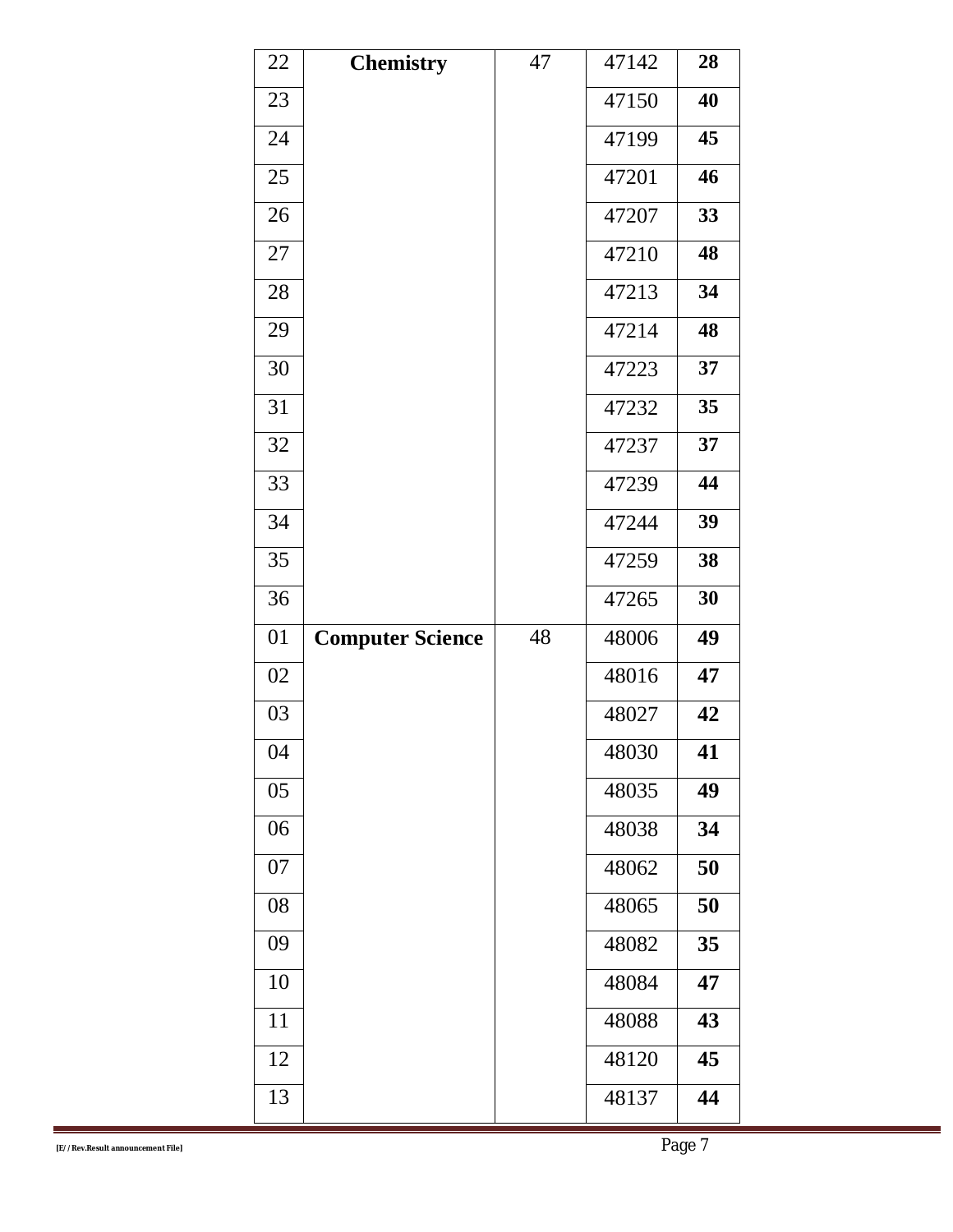| 14 | <b>Computer Science</b> | 48141 | 42 |
|----|-------------------------|-------|----|
| 15 |                         | 48142 | 40 |
| 16 |                         | 48144 | 44 |
| 17 |                         | 48152 | 36 |
| 18 |                         | 48157 | 36 |
| 19 |                         | 48161 | 44 |
| 20 |                         | 48168 | 31 |
| 21 |                         | 48170 | 37 |
| 22 |                         | 48176 | 32 |
| 23 |                         | 48188 | 34 |
| 24 |                         | 48203 | 37 |
| 25 |                         | 48205 | 37 |
| 26 |                         | 48215 | 34 |
| 27 |                         | 48222 | 41 |
| 28 |                         | 48223 | 30 |
| 29 |                         | 48230 | 45 |
| 30 |                         | 48259 | 27 |
| 31 |                         | 48261 | 24 |
| 32 |                         | 48264 | 41 |
| 33 |                         | 48273 | 31 |
| 34 |                         | 48281 | 45 |
| 35 |                         | 48298 | 37 |
| 36 |                         | 48304 | 37 |
| 37 |                         | 48315 | 46 |
| 38 |                         | 48317 | 38 |
| 39 |                         | 48321 | 39 |
| 40 |                         | 48323 | 37 |
| 41 |                         | 48339 | 46 |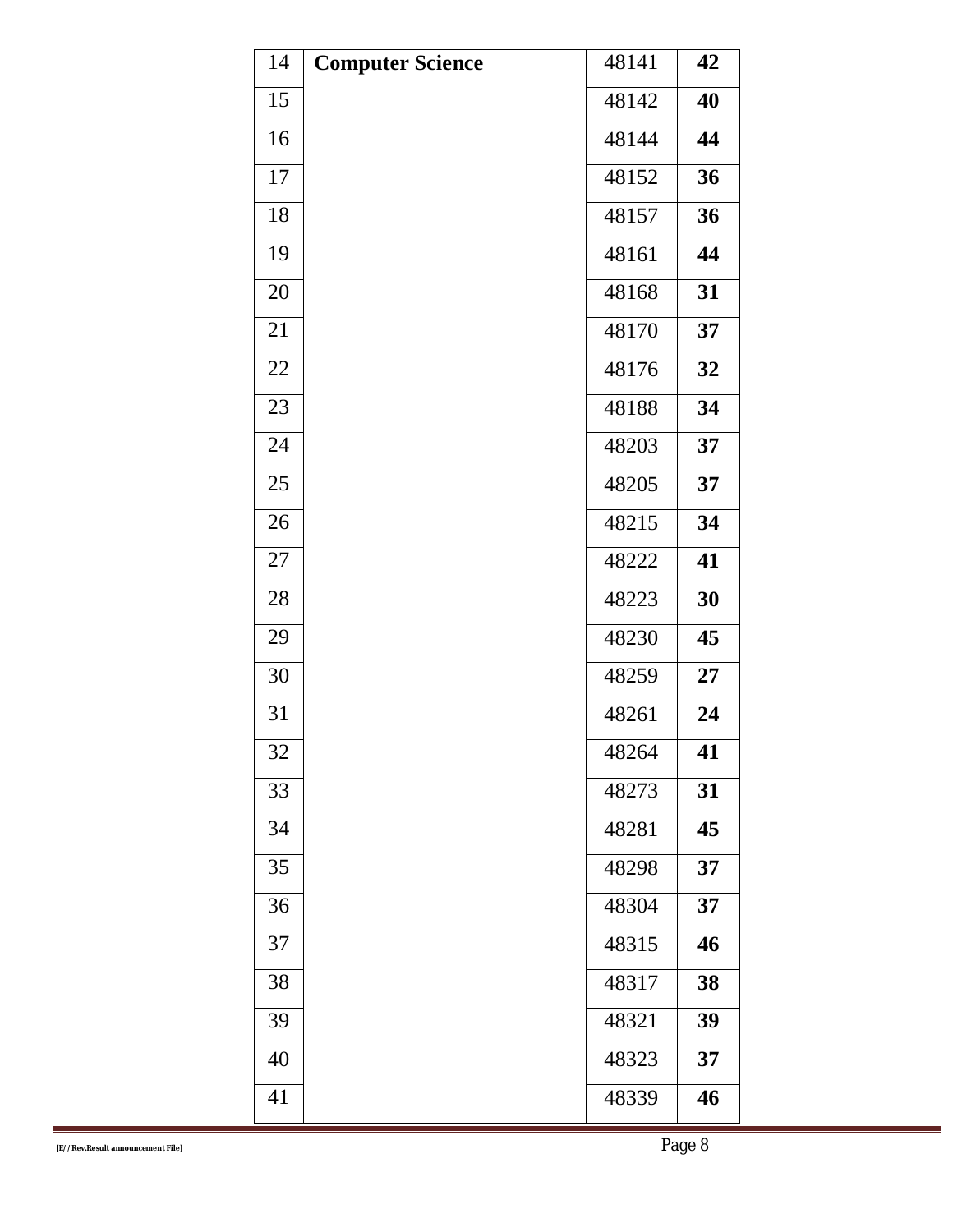| 42 | <b>Computer Science</b> |    | 48341 | 49 |
|----|-------------------------|----|-------|----|
| 43 |                         |    | 48345 | 43 |
| 01 | <b>Environmental</b>    | 49 | 49001 | 56 |
| 02 | <b>Science</b>          |    | 49008 | 51 |
| 03 |                         |    | 49009 | 32 |
| 04 |                         |    | 49010 | 68 |
| 01 | <b>Electronics</b>      | 50 | 50001 | 36 |
| 02 |                         |    | 50002 | 49 |
| 03 |                         |    | 50009 | 43 |
| 04 |                         |    | 50012 | 41 |
| 05 |                         |    | 50014 | 34 |
| 06 |                         |    | 50022 | 32 |
| 07 |                         |    | 50030 | 42 |
| 08 |                         |    | 50033 | 35 |
| 09 |                         |    | 50036 | 27 |
| 10 |                         |    | 50042 | 22 |
| 11 |                         |    | 50047 | 28 |
| 12 |                         |    | 50055 | 42 |
| 13 |                         |    | 50060 | 40 |
| 14 |                         |    | 50061 | 41 |
| 15 |                         |    | 50068 | 23 |
| 16 |                         |    | 50075 | 17 |
| 17 |                         |    | 50077 | 40 |
| 18 |                         |    | 50092 | 49 |
| 19 |                         |    | 50112 | 39 |
| 20 |                         |    | 50113 | 41 |
| 21 |                         |    | 50119 | 28 |
| 22 |                         |    | 50128 | 43 |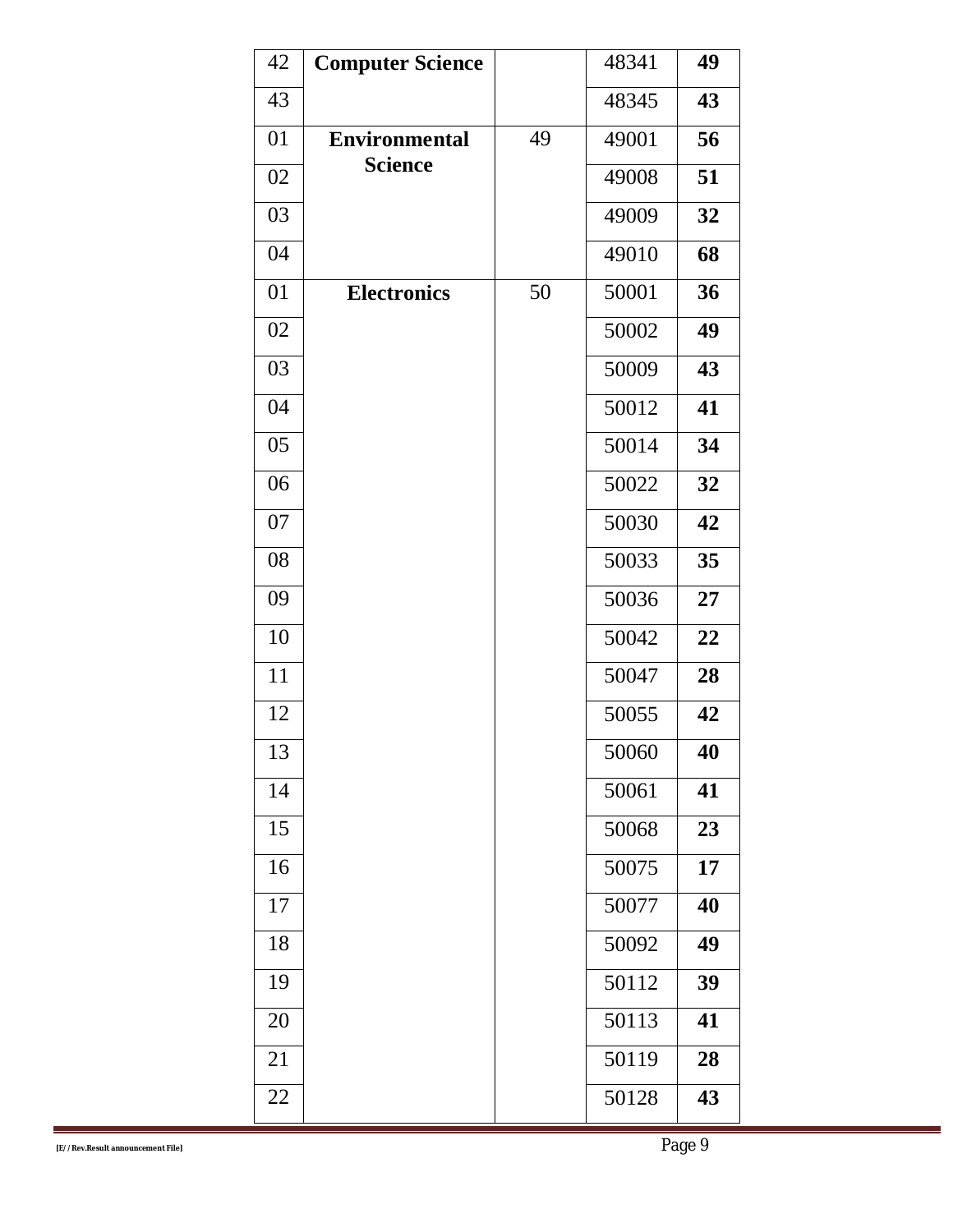| 23 | <b>Electronics</b>      |    | 50129 | 38 |
|----|-------------------------|----|-------|----|
| 24 |                         |    | 50132 | 39 |
| 25 |                         |    | 50133 | 39 |
| 26 |                         |    | 50142 | 31 |
| 27 |                         |    | 50145 | 45 |
| 28 |                         |    | 50159 | 38 |
| 29 |                         |    | 50161 | 50 |
| 30 |                         |    | 50162 | 36 |
| 01 | <b>Electronic Media</b> | 51 | 51001 | 48 |
| 02 |                         |    | 51003 | 51 |
| 03 |                         |    | 51012 | 40 |
| 04 |                         |    | 51014 | 50 |
| 05 |                         |    | 51015 | 47 |
| 01 | <b>Food Science</b>     | 53 | 53002 | 61 |
| 02 | <b>&amp;Nutrition</b>   |    | 53003 | 57 |
| 03 |                         |    | 53006 | 62 |
| 04 |                         |    | 53009 | 44 |
| 05 |                         |    | 53011 | 59 |
| 06 |                         |    | 53015 | 56 |
| 07 |                         |    | 53016 | 65 |
| 08 |                         |    | 53018 | 52 |
| 09 |                         |    | 53023 | 50 |
| 10 |                         |    | 53024 | 43 |
| 11 |                         |    | 53025 | 53 |
| 12 |                         |    | 53026 | 43 |
| 13 |                         |    | 53028 | 36 |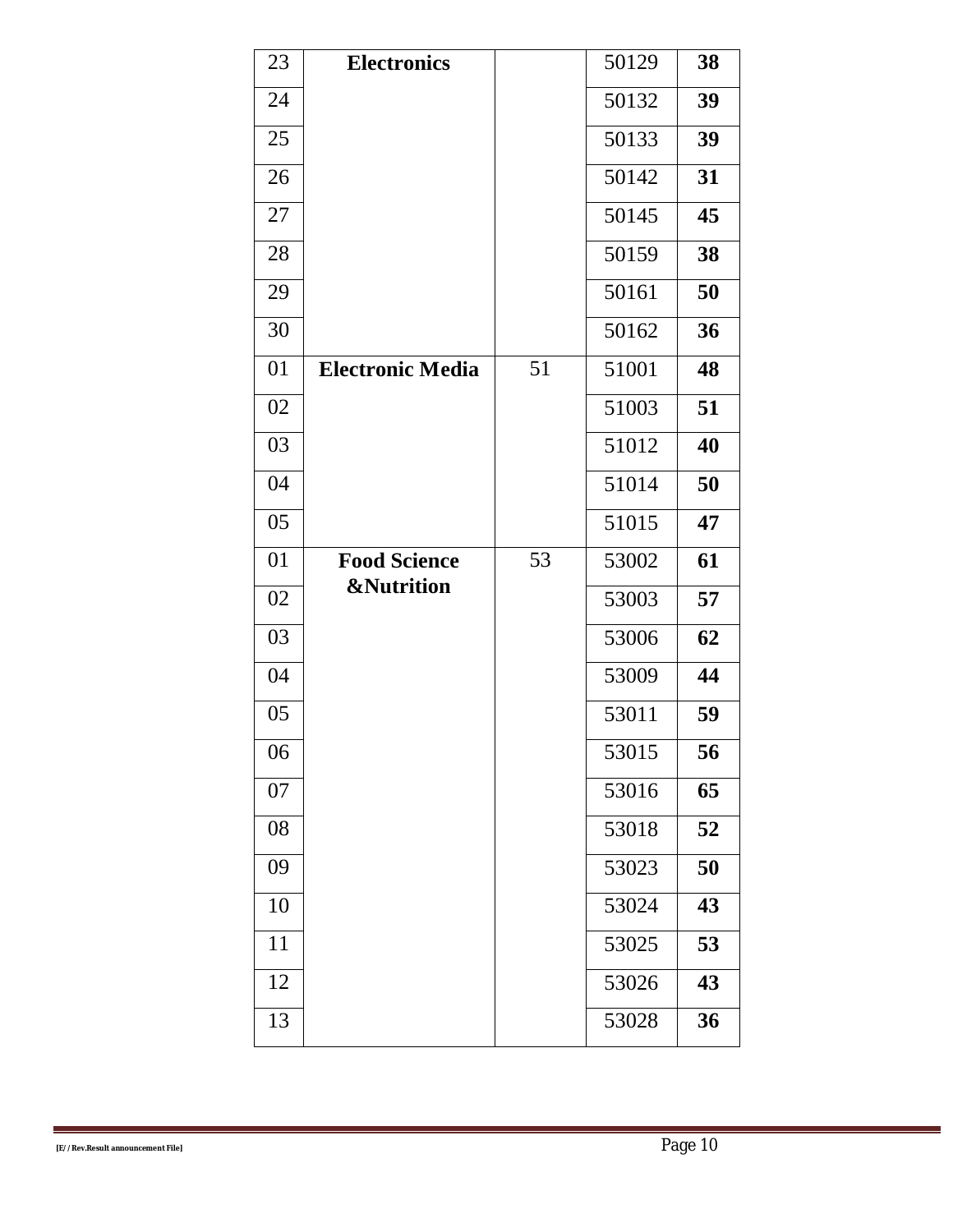| 01 | Geography            | 56 | 56009 | 49 |
|----|----------------------|----|-------|----|
| 02 |                      |    | 56011 | 46 |
| 03 |                      |    | 56022 | 54 |
| 04 |                      |    | 56023 | 47 |
| 05 |                      |    | 56036 | 53 |
| 01 | <b>G.I.S.</b>        | 57 | 57007 | 55 |
| 01 | <b>Earth Science</b> | 58 | 58015 | 54 |
| 02 |                      |    | 58032 | 44 |
| 03 |                      |    | 58034 | 54 |
| 01 | Library & Info       | 60 | 60003 | 34 |
| 02 | <b>Science</b>       |    | 60009 | 37 |
| 03 |                      |    | 60020 | 50 |
| 04 |                      |    | 60022 | 50 |
| 05 |                      |    | 60025 | 39 |
| 06 |                      |    | 60027 | 54 |
| 07 |                      |    | 60028 | 50 |
| 08 |                      |    | 60035 | 57 |
| 09 |                      |    | 60042 | 45 |
| 10 |                      |    | 60043 | 49 |
| 11 |                      |    | 60053 | 49 |
| 12 |                      |    | 60056 | 64 |
| 13 |                      |    | 60059 | 49 |
| 14 |                      |    | 60067 | 61 |
| 15 |                      |    | 60078 | 63 |
| 16 |                      |    | 60087 | 56 |
| 17 |                      |    | 60089 | 34 |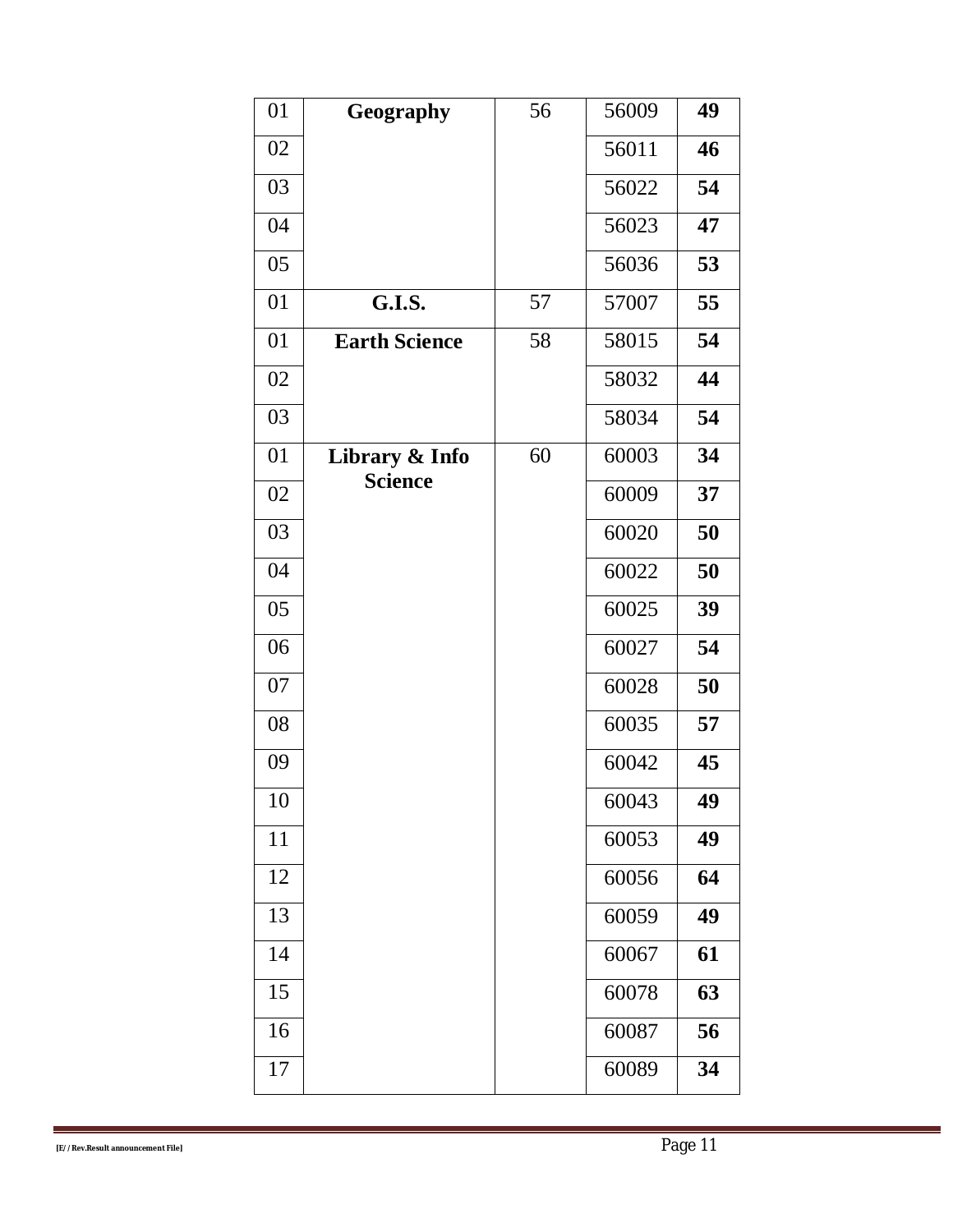| 18 | Library & Info         |    | 60095 | 58 |
|----|------------------------|----|-------|----|
| 19 | <b>Science</b>         |    | 60100 | 56 |
| 01 | <b>Microbiology</b>    | 62 | 62003 | 53 |
| 02 |                        |    | 62009 | 47 |
| 03 |                        |    | 62016 | 54 |
| 04 |                        |    | 62024 | 57 |
| 05 |                        |    | 62048 | 44 |
| 01 | <b>Physics</b>         | 64 | 64010 | 35 |
| 02 |                        |    | 64019 | 24 |
| 03 |                        |    | 64022 | 36 |
| 04 |                        |    | 64048 | 47 |
| 05 |                        |    | 64091 | 34 |
| 06 |                        |    | 64103 | 44 |
| 07 |                        |    | 64106 | 37 |
| 08 |                        |    | 64109 | 51 |
| 01 | <b>Polymer Science</b> | 65 | 65010 | 43 |
| 02 |                        |    | 65012 | 55 |
| 03 |                        |    | 65014 | 55 |
| 01 | <b>Psychology</b>      | 66 | 66002 | 38 |
| 02 |                        |    | 66009 | 51 |
| 03 |                        |    | 66010 | 59 |
| 04 |                        |    | 66017 | 41 |
| 05 |                        |    | 66019 | 59 |
| 06 |                        |    | 66027 | 52 |
| 07 |                        |    | 66052 | 58 |
| 08 |                        |    | 66061 | 52 |
| 09 |                        |    | 66065 | 59 |
| 10 |                        |    | 66075 | 59 |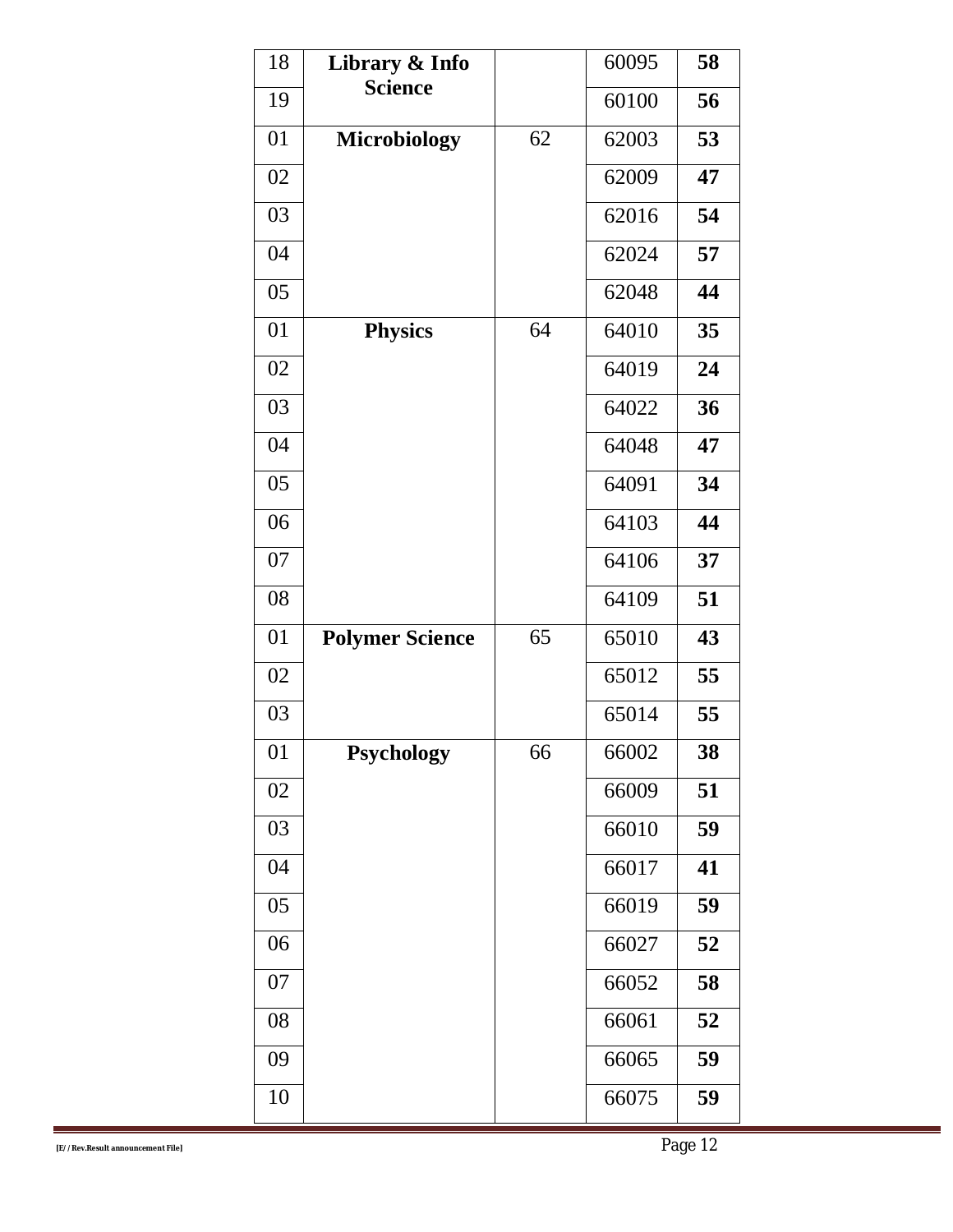| 11 | <b>Psychology</b>      |    | 66076 | 16 |
|----|------------------------|----|-------|----|
| 01 | <b>Speech Language</b> | 71 | 71013 | 48 |
| 02 | <b>Pathology</b>       |    | 71018 | 49 |
| 03 |                        |    | 71021 | 44 |
| 04 |                        |    | 71025 | 44 |
| 01 | <b>Audiology</b>       | 72 | 72015 | 45 |
| 01 | Zoology                | 73 | 73002 | 48 |
| 02 |                        |    | 73003 | 51 |
| 03 |                        |    | 73006 | 51 |
| 04 |                        |    | 73008 | 57 |
| 05 |                        |    | 73018 | 54 |
| 06 |                        |    | 73034 | 30 |
| 07 |                        |    | 73035 | 47 |
| 08 |                        |    | 73040 | 49 |
| 09 |                        |    | 73045 | 48 |
| 10 |                        |    | 73048 | 43 |
| 11 |                        |    | 73049 | 45 |
| 01 | <b>Genetics</b>        | 74 | 74007 | 49 |
| 02 |                        |    | 74009 | 45 |
| 03 |                        |    | 74020 | 28 |
| 04 |                        |    | 74021 | 34 |
| 05 |                        |    | 74022 | 51 |
| 06 |                        |    | 74025 | 47 |
| 01 | <b>Business</b>        | 75 | 75002 | 45 |
| 02 | <b>Administration</b>  |    | 75011 | 50 |
| 03 |                        |    | 75013 | 47 |
| 04 |                        |    | 75025 | 58 |
| 05 |                        |    | 75036 | 55 |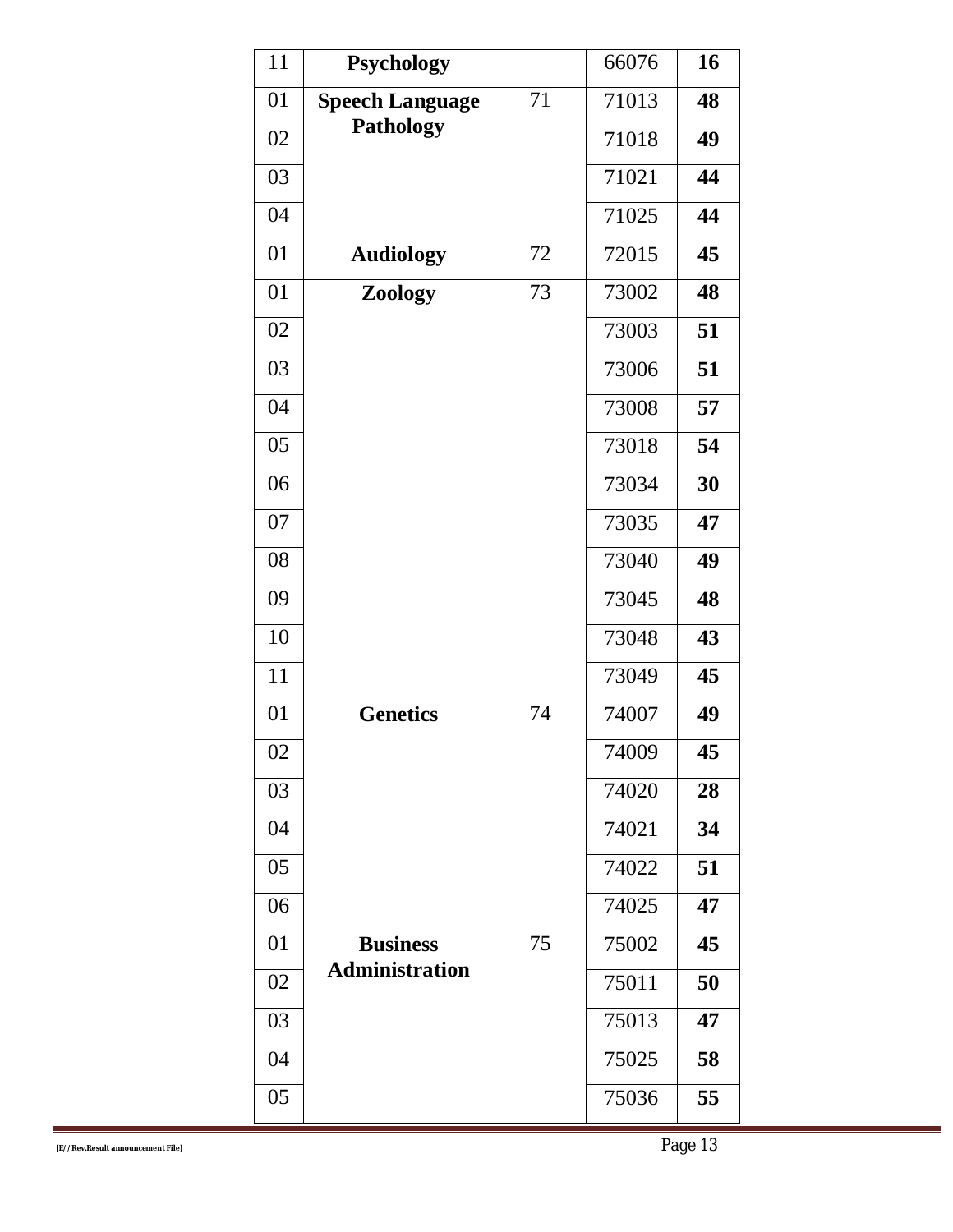| 06 | <b>Business</b>       |    | 75037 | 39 |
|----|-----------------------|----|-------|----|
| 07 | <b>Administration</b> |    | 75042 | 67 |
| 08 |                       |    | 75064 | 45 |
| 09 |                       |    | 75065 | 64 |
| 10 |                       |    | 75069 | 58 |
| 11 |                       |    | 75074 | 58 |
| 12 |                       |    | 75077 | 53 |
| 13 |                       |    | 75083 | 56 |
| 14 |                       |    | 75084 | 51 |
| 15 |                       |    | 75107 | 48 |
| 16 |                       |    | 75109 | 37 |
| 17 |                       |    | 75118 | 47 |
| 18 |                       |    | 75124 | 46 |
| 19 |                       |    | 75134 | 57 |
| 20 |                       |    | 75137 | 52 |
| 21 |                       |    | 75145 | 46 |
| 22 |                       |    | 75166 | 50 |
| 23 |                       |    | 75200 | 44 |
| 24 |                       |    | 75242 | 27 |
| 25 |                       |    | 75253 | 39 |
| 26 |                       |    | 75255 | 53 |
| 01 | <b>Commerce</b>       | 76 | 76031 | 40 |
| 02 |                       |    | 76035 | 36 |
| 03 |                       |    | 76037 | 47 |
| 04 |                       |    | 76047 | 47 |
| 05 |                       |    | 76092 | 63 |
| 06 |                       |    | 76098 | 52 |
| 07 |                       |    | 76106 | 52 |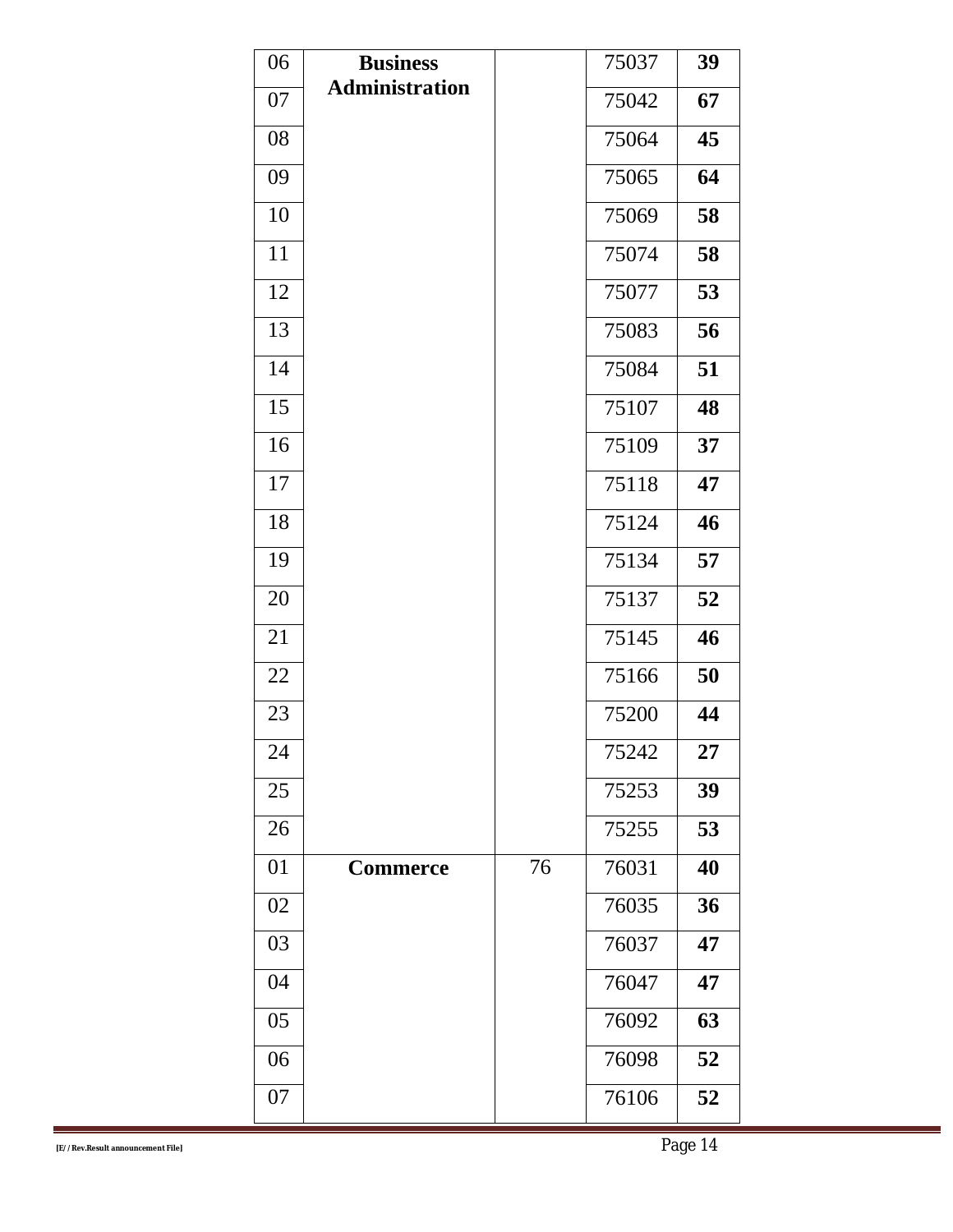| 08 | <b>Commerce</b>  |    | 76121 | 45 |
|----|------------------|----|-------|----|
| 09 |                  |    | 76136 | 38 |
| 10 |                  |    | 76138 | 27 |
| 11 |                  |    | 76179 | 46 |
| 12 |                  |    | 76193 | 50 |
| 13 |                  |    | 76195 | 66 |
| 14 |                  |    | 76225 | 39 |
| 15 |                  |    | 76248 | 36 |
| 16 |                  |    | 76249 | 50 |
| 17 |                  |    | 76272 | 53 |
| 18 |                  |    | 76290 | 42 |
| 19 |                  |    | 76291 | 38 |
| 20 |                  |    | 76295 | 41 |
| 21 |                  |    | 76324 | 36 |
| 01 | <b>Education</b> | 77 | 77005 | 59 |
| 02 |                  |    | 77008 | 54 |
| 03 |                  |    | 77009 | 48 |
| 04 |                  |    | 77013 | 47 |
| 05 |                  |    | 77017 | 49 |
| 06 |                  |    | 77025 | 55 |
| 07 |                  |    | 77026 | 51 |
| 08 |                  |    | 77034 | 49 |
| 09 |                  |    | 77045 | 52 |
| 10 |                  |    | 77048 | 41 |
| 11 |                  |    | 77073 | 53 |
| 12 |                  |    | 77088 | 47 |
| 13 |                  |    | 77117 | 50 |
| 14 |                  |    | 77121 | 50 |